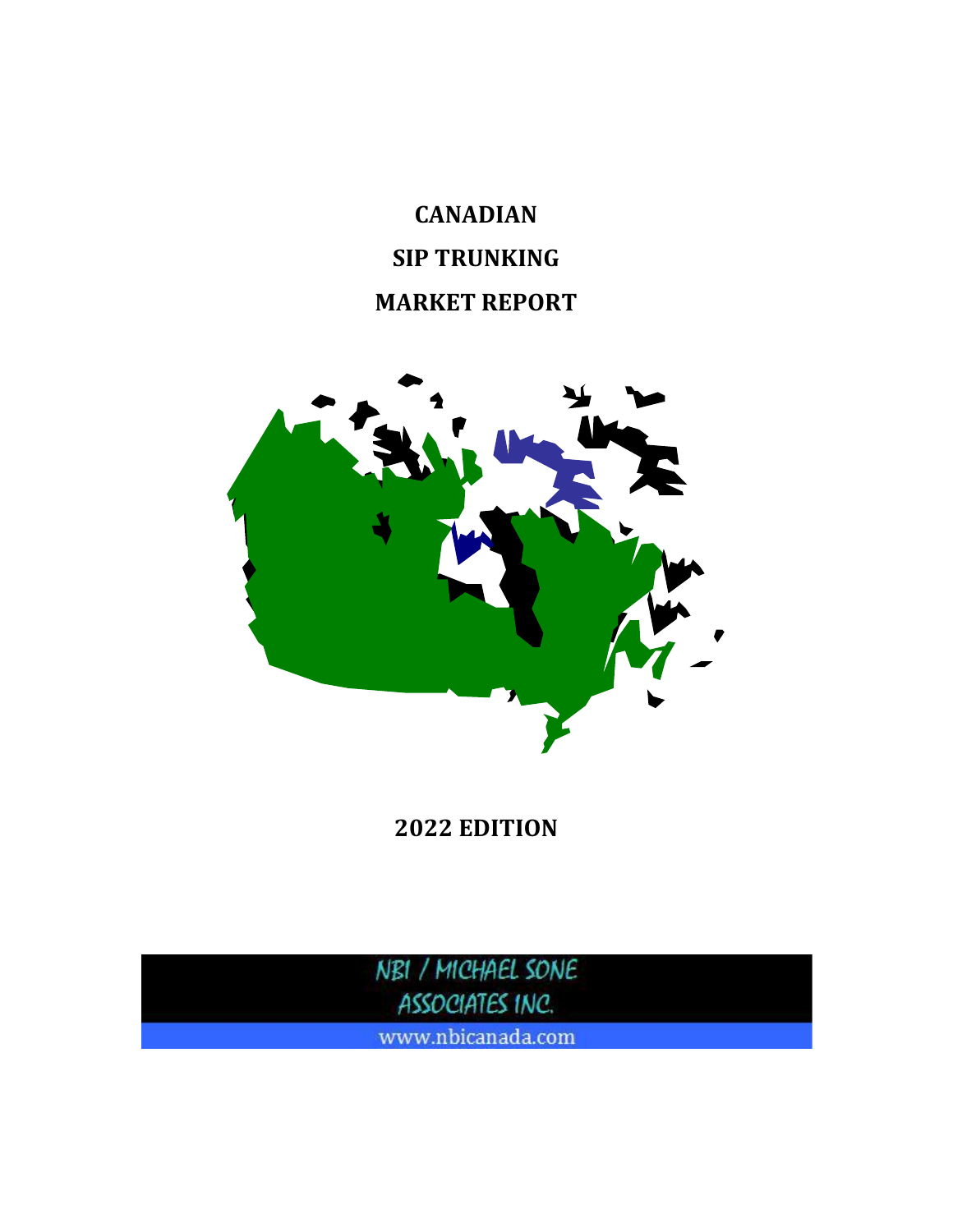#### **TABLE OF CONTENTS (Cont'd)**

| <b>Section</b> |       |                                                                  |  |
|----------------|-------|------------------------------------------------------------------|--|
|                |       | SECTION 1: INTRODUCTION & INDUSTRY BACKGROUND1                   |  |
| 1.1            |       |                                                                  |  |
| 1.2            |       |                                                                  |  |
| 1.3            |       |                                                                  |  |
|                |       |                                                                  |  |
|                |       |                                                                  |  |
|                |       |                                                                  |  |
| 1.4            |       |                                                                  |  |
|                | 1.4.1 |                                                                  |  |
|                | 1.4.2 |                                                                  |  |
| 1.5            |       |                                                                  |  |
|                | 1.5.1 |                                                                  |  |
|                | 1.5.2 |                                                                  |  |
|                | 1.5.3 |                                                                  |  |
|                | 1.5.4 |                                                                  |  |
|                | 1.5.5 | Microsoft Teams and Big Tech - The Threat and the Opportunity 17 |  |
|                |       |                                                                  |  |
| 2.1            |       |                                                                  |  |
| 2.2            |       |                                                                  |  |
|                | 2.2.1 |                                                                  |  |
|                | 2.2.2 |                                                                  |  |
|                | 2.2.3 |                                                                  |  |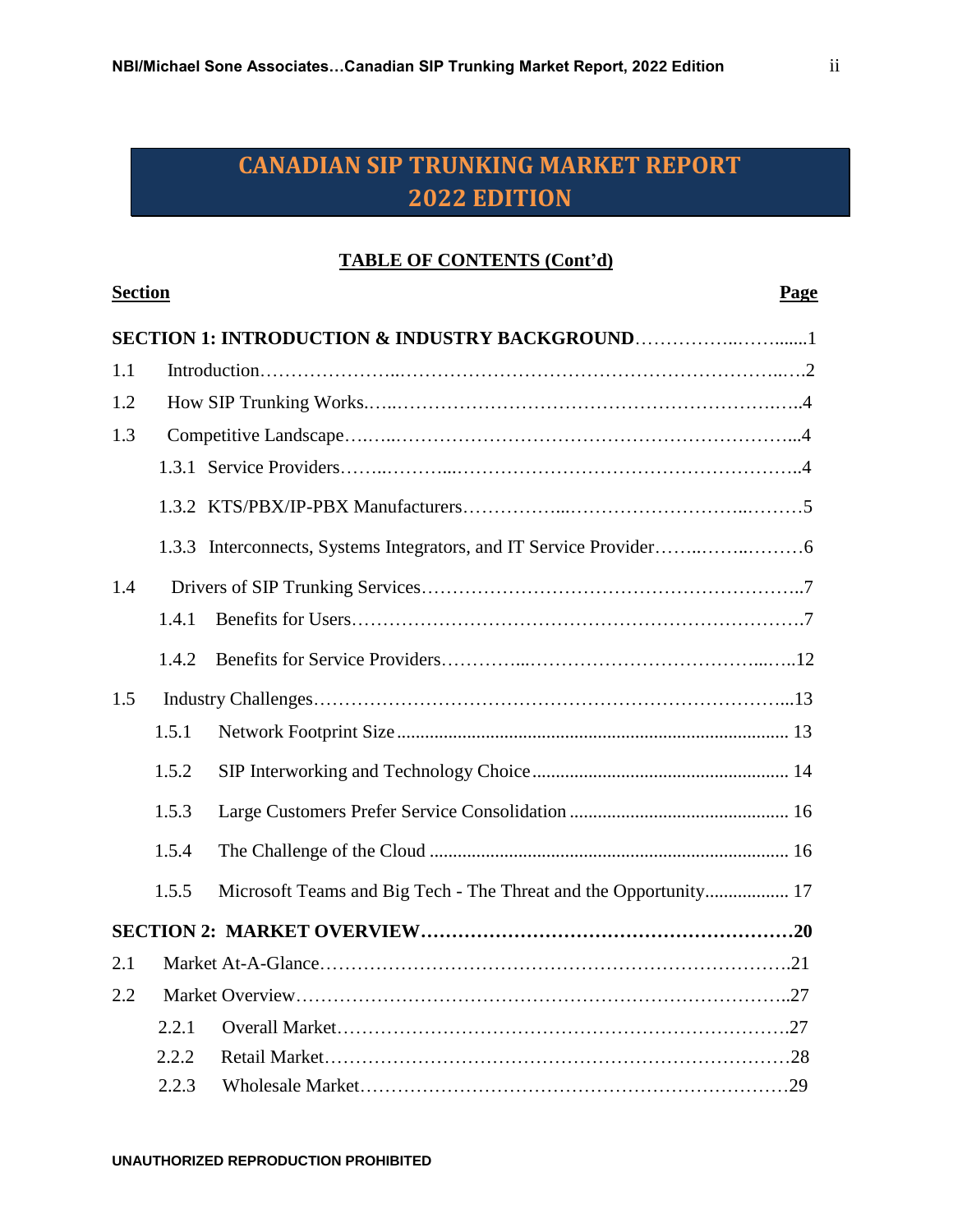### **TABLE OF CONTENTS (cont'd)**

| <b>Section</b> |                                                                  | Page |
|----------------|------------------------------------------------------------------|------|
|                |                                                                  |      |
|                |                                                                  |      |
| 3.1            |                                                                  |      |
| 3.2            |                                                                  |      |
| 3.3            |                                                                  |      |
| 3.4            |                                                                  |      |
| 3.5            |                                                                  |      |
| 3.6            |                                                                  |      |
| 3.7            |                                                                  |      |
| 3.8            |                                                                  |      |
| 3.9            |                                                                  |      |
| 3.10           |                                                                  |      |
|                | <b>APPENDIX: SIP TRUNKING COMPANY ATTRIBUTE COMPARISON 70-72</b> |      |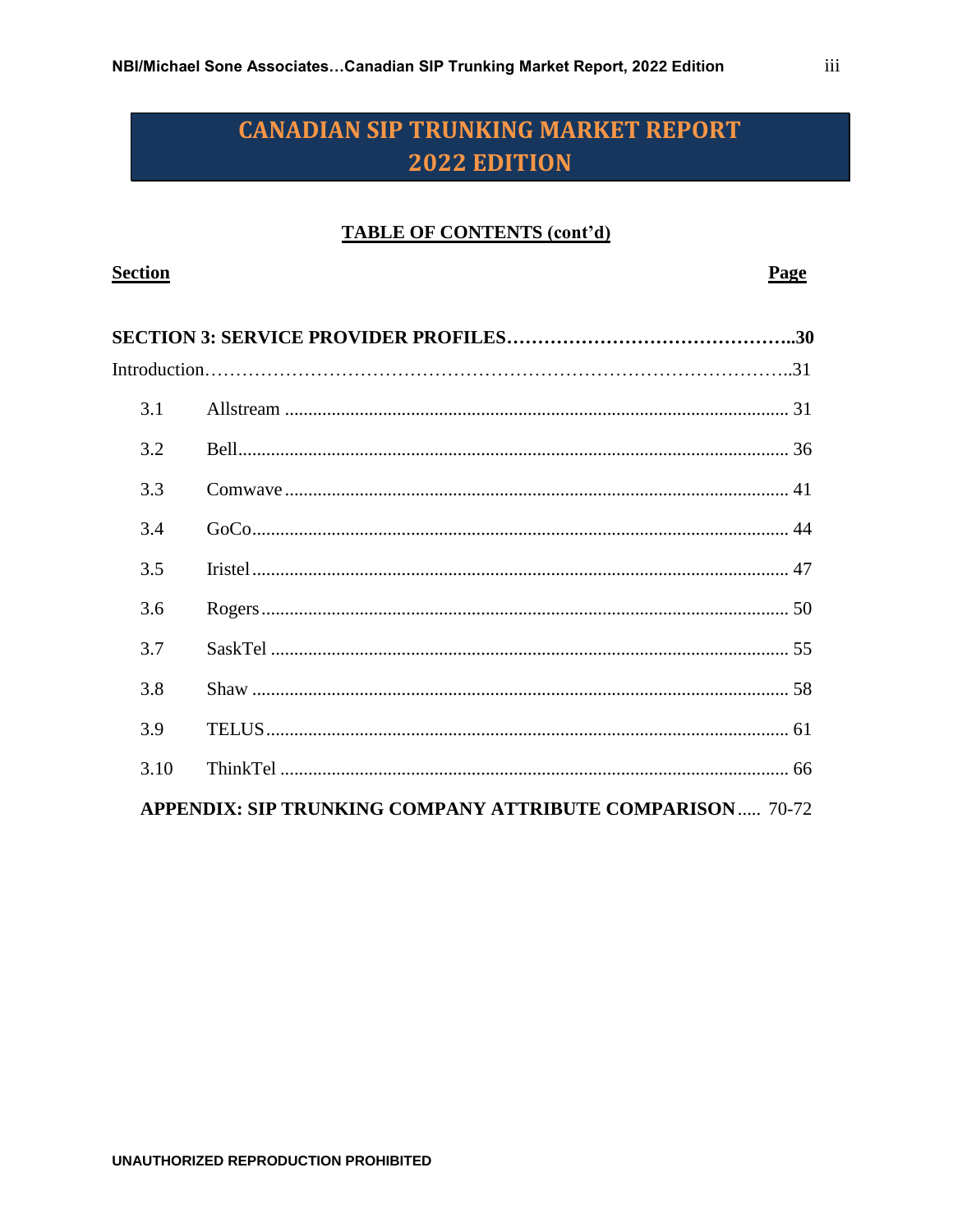### **LIST OF EXHIBITS**

#### **Exhibit Page**

| 2.1  |                                                                        |  |
|------|------------------------------------------------------------------------|--|
| 2.2  | Market Shares of Overall Revenue by Service Provider, 2019-202320      |  |
| 2.3  |                                                                        |  |
| 2.4  | Market Shares by Total SIP Trunks by Service Provider, 2019-202321     |  |
| 2.5  |                                                                        |  |
| 2.6  | Market Shares of Retail Revenue by Service Provider, 2019-2023 22      |  |
| 2.7  |                                                                        |  |
| 2.8  | Market Shares of Retail SIP Trunks by Service Provider, 2019-2023 23   |  |
| 2.9  |                                                                        |  |
| 2.10 | Market Shares of Wholesale Revenue by Service Provider, 2019-202324    |  |
| 2.11 |                                                                        |  |
| 2.12 | Market Shares of Wholesale SIP Trunks by Service Provider, 2019-202325 |  |
|      |                                                                        |  |
| 3.1  |                                                                        |  |
| 3.2  |                                                                        |  |
| 3.3  |                                                                        |  |
| 3.4  |                                                                        |  |
| 3.5  |                                                                        |  |
| 3.6  |                                                                        |  |
| 3.7  |                                                                        |  |
| 3.8  |                                                                        |  |
| 3.9  |                                                                        |  |
| 3.10 |                                                                        |  |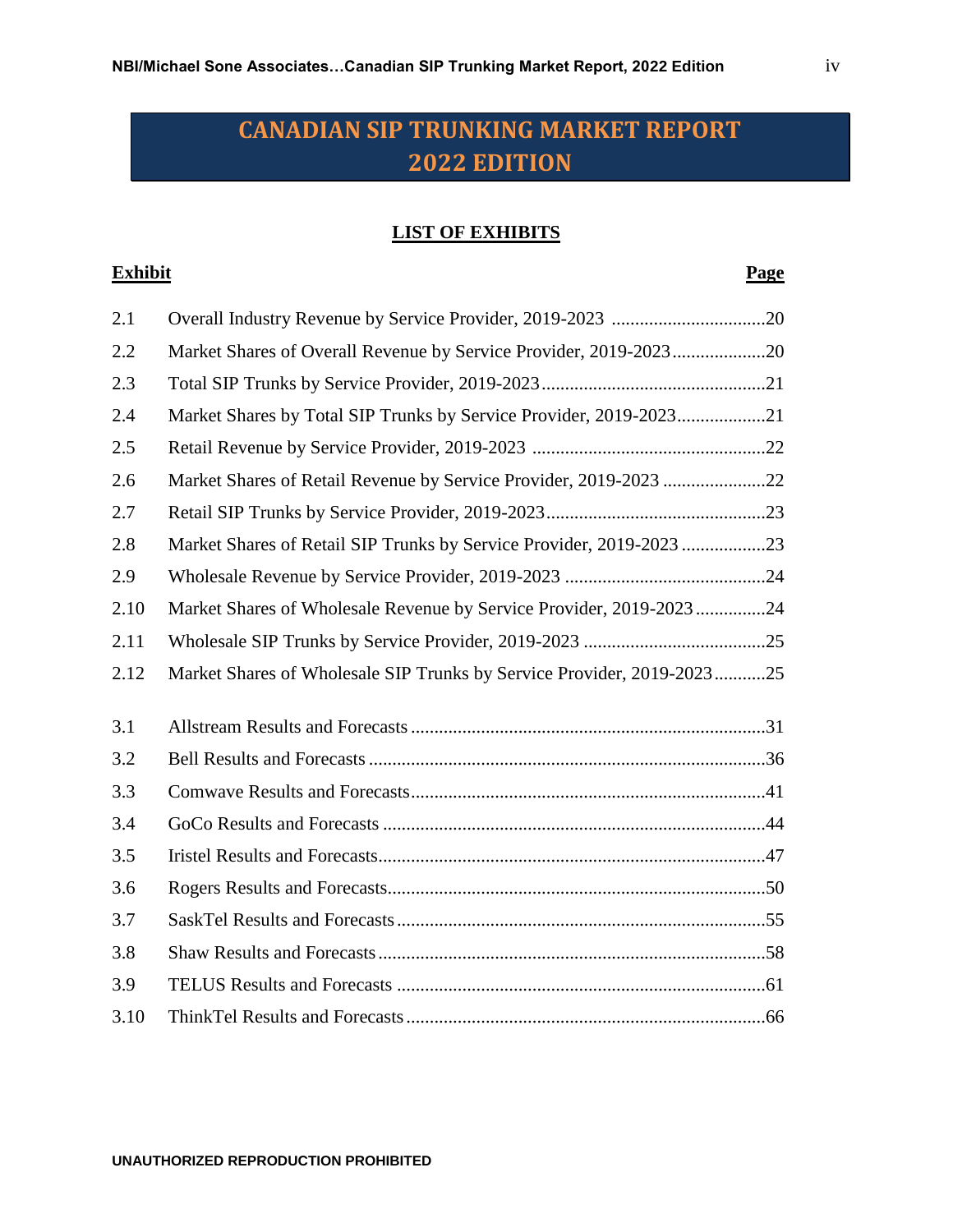#### **About this Report**

Over the last 20 years, Session Initialization Protocol (SIP) has emerged from its Internet roots to become the signalling technology of choice for the control of real-time multimedia communication via private and public, wireline and wireless IP networks.

The SIP protocol was first used for presence (the ability to display your current availability to accept calls and messages) and instant messaging because of its ability to easily set up real-time sessions. These Internet applications allow users to check each other's on-line status and converse by sending text messages back and forth.

However, SIP can also enable IP-PBX trunking, peer-to-peer IP telephony, video conferencing, unified communications and other telecommunications applications.

Of these, this report focuses on SIP trunking, which permits convergence of a firm's data and voice traffic — local, long-distance and internal branch-to-branch communications — over a single IP connection that provides access to the organization's wide area network, the Internet and the public switched telephone network (PSTN). This eliminates the need for separate voice and data network connections, offers significant potential savings when compared with multiple PRI (Primary Rate Interface) connections to the PSTN, and enables a plethora of IP-based applications to ride over the same facility.

This is NBI/Michael Sone Associates' ninth annual report on the Canadian market for SIP trunking services that examines the current state, size and composition of the market.

The report provides a separate breakdown for each of retail and wholesale revenues and channel volumes. The market for wholesale SIP services is made up of a variety of telecom providers, from